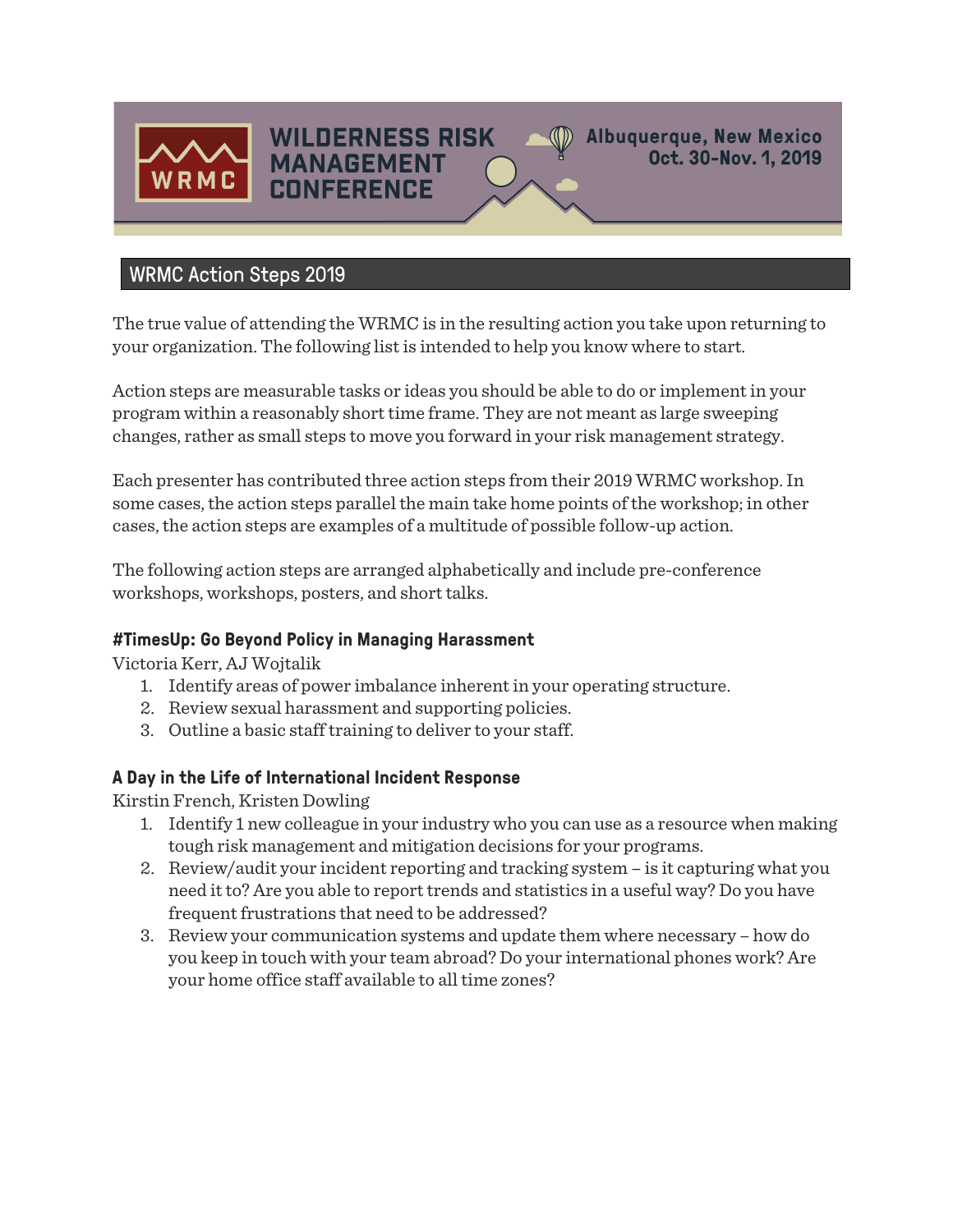## **Ability Awareness: Emotional Well-Being for People with Disabilities**

Nathan Vink

- 1. Identify the different types of disabilities you have seen or may see come through your program.
- 2. Educate and empower staff members in caring for the emotional safety of people with different types of disabilities.
- 3. Identify different risk factors in people with different types of disabilities when taking them into backcountry settings.

#### **Abuse Prevention as an Empowerment Tactic**

Courtney Aber

- 1. Identify if your organization has policies on appropriate/non-appropriate touch and create clear guidelines for zero tolerance, situational tolerance, and acceptable if they do not currently exist.
- 2. Identify who collects information on rules broken and determine how the information is reviewed for trends and possible investigation.
- 3. Plan how to incorporate dealing with disclosure of abuse during a course.

#### **Accidents in North American Climbing: Accident Reporting and Narratives to Prevent Future Climbing Accidents**

R. Bryan Simon

- 1. Integrate real-life narratives into training to provide more realistic scenarios for response to climbing accidents.
- 2. Enhance your risk management protocols by identifying common danger zones in the climbing environment of your region and better prepare for potential hazards to staff and students.
- 3. Enhance your understanding of common accidents in your region by utilizing the historical data compiled in the 70 years of recorded accidents by using the AAC publication.

#### **Adventure Risk Research Symposium**

Jeff Jackson, Clare Dallat

- 1. Connect researchers working on wilderness and adventure risk/safety research
- 2. Share findings to create a platform for future collaboration
- 3. Focus on empiricism as a means of improving understanding or practice for wilderness/adventure risk management and safety

#### **Almost Safe and Proud of It**

Reb Gregg

- 1. Be sure staff and Board understand your legal duty of care to clients.
- 2. With legal counsel, develop a participant agreement which maximizes your defenses to claims of negligence.
- 3. Run a good program keep your promises and take care of your clients.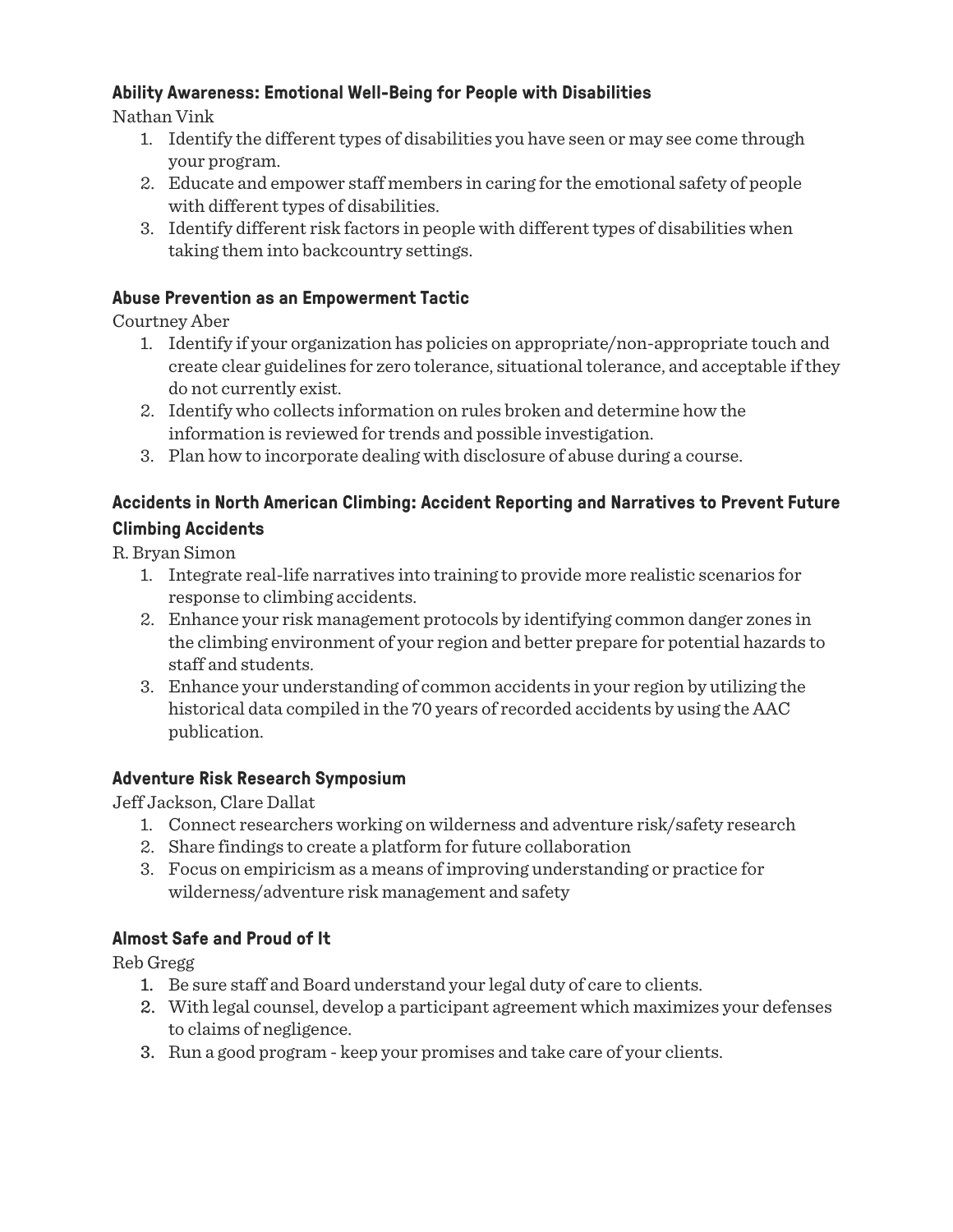#### **And the Winner is...(?) Hot Issues, Hot Cases**

Catherine Hansen-Stamp, Reb Gregg

- 1. Review your organization's risk management plan and/or policies to identify 3 issues discussed in this presentation.
- 2. Identify 3 issues raised in this presentation that affect your operation and incorporate case discussion and outcome into your organization's staff training on these issues.
- 3. Identify 3 questions/concerns, relevant to your organization, which you identified in this presentation. Have your legal counsel review your jurisdiction's case law to address those concerns. As a next step, consider having legal counsel provide you with a brief review of case law and laws that specifically impact your operation, prioritizing discreet areas.

## **At the End of My Rope and Hit by a Rock and Stuck in a Hard Place: Two Patients'**

#### **Perspectives Vs. Perceptions**

Jeannette Stawski, Christine Lagattolla

- 1. Articulate and identify how to expand empathy and give whole person care. This is important to a patient's confidence, composure, and attitude in a wilderness emergency.
- 2. Apply 3 growth opportunities and more actively participate in your next wilderness medicine training.
- 3. Identify 3 ways to alleviate additional stress to patients.

#### **Behavior Management Through a Multi-Tiered System of Support**

Brett Billings

- 1. Identify recurring behaviors that are unexpected, negative, or destructive within your program.
- 2. Identify and implement interventions and supports that meet the needs of ALL clients in your setting.
- 3. Train staff to implement interventions and supports that allow more clients to create success for themselves in your setting.

# **Beyond the Schoolyard Gate: Guiding Principles for Managing Risk Off Camp/School Property**

Ann McCollum

- 1. Network and contact the others in this presentation to share ideas what works, what doesn't work? What do we have in common?
- 2. Consider the question of whether the camp/school should run their own program with their own staff or contract a third party.
- 3. Review off-campus/property activities and programs to begin to identify the risks in specific areas. Participants will be provided an easy-to-use chart/rubric for identifying and assessing such risks.
- 4. Plan a meeting with the appropriate school leadership to educate and discuss the need to intentionally and proactively manage risk in your program. If appropriate, discuss needed resources.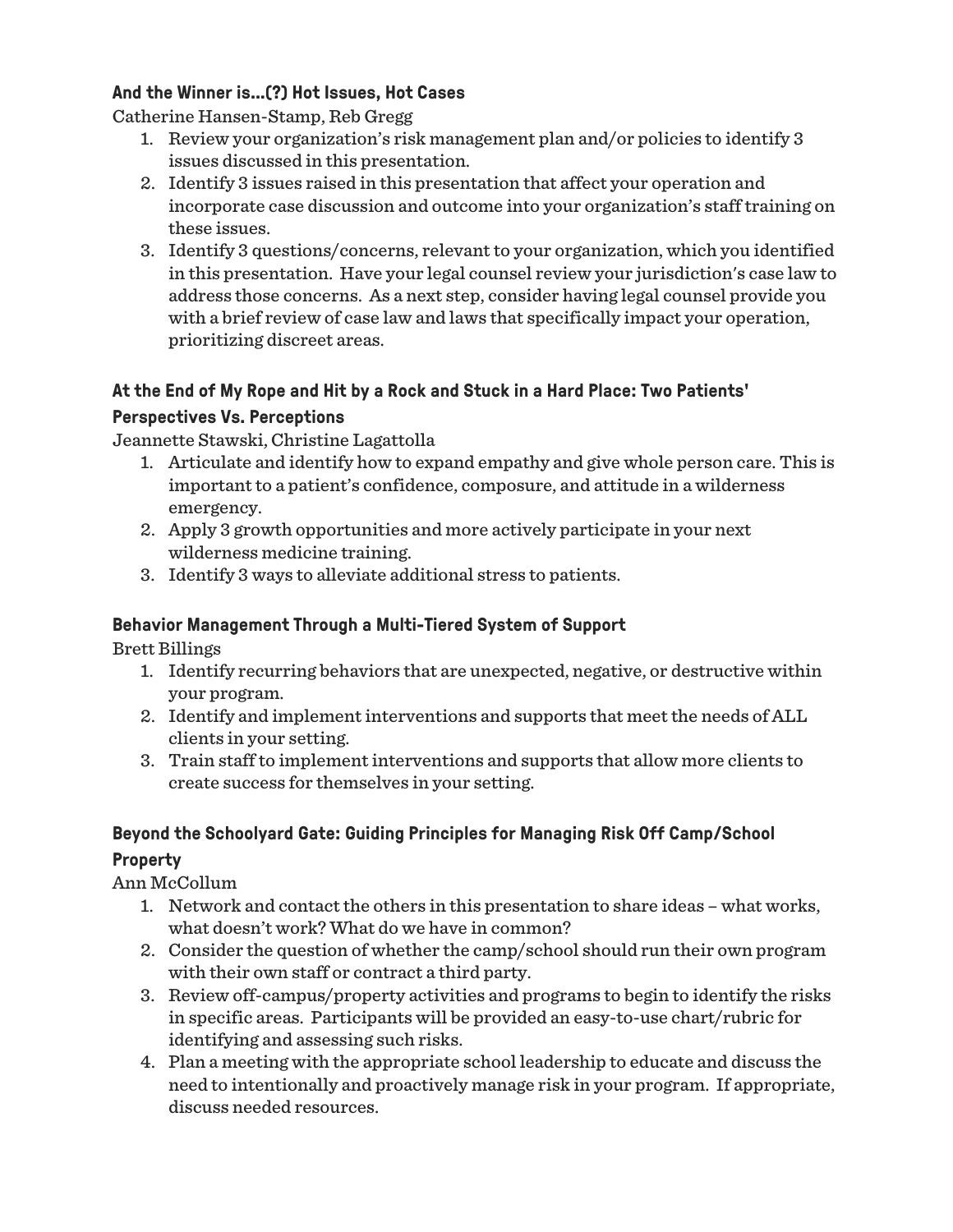#### **Breaking the Halo: Empowering Students in Outdoor Education**

Katjarina Hurt

- 1. Read "Breaking the Halo" and assess the halos in your life.
- 2. Identify at least three ways you can address the halo effect in your course/program.
- 3. Schedule a time for your instructors/leaders to discuss the halo effect and how to empower your students to speak-up.

#### **Building and Evaluating Decision-Making Skills**

Sarah Carpenter

- 1. Identify common decisions that are made in your program that can be simplified or systematized - ie. assessing winter conditions in order to decide whether to travel on a slope or not
- 2. Build a crisis response exercise to integrate into staff training.
- 3. Employ 1 new technique for evaluating decisions instead of outcomes at staff training and with students.

#### **Building Capacity for High School Students to be Backcountry Medical Providers** Allison McGuire, Madison Dressler

- 1. Create opportunities for high school students to train/certify/license and then be supported with patient care opportunities so that they can feed into your program. Identify opportunities for your staff to mentor young medical providers in a high school setting.
- 2. Identify a local Medical Reserve Corps unit or similar group that program leaders can have their wilderness medical providers align with to increase their number of patient care events outside of wilderness settings and in so doing support those providers in keeping their skills up and gaining greater levels of patient care confidence.
- 3. Document how many patient contacts individual wilderness medical providers have had in the last year and develop a plan to provide them each with additional patient care opportunities if their numbers are low.

## **Change Management: Creating a Wilderness Expeditions and Risk Management Culture from the Ground Up**

Mark Johnson, Lyle Walkinshaw

- 1. Identify local trip logistics systems in your organization that run well, and that other locations can emulate. Similarly, identify local trip logistics systems that need a fresh influence.
- 2. Invite an external audit of your trip logistics and risk management systems.
- 3. Go experience how another organization runs wilderness trips. Call it professional development, call it vacation, or call it research, but go play in someone else's backyard!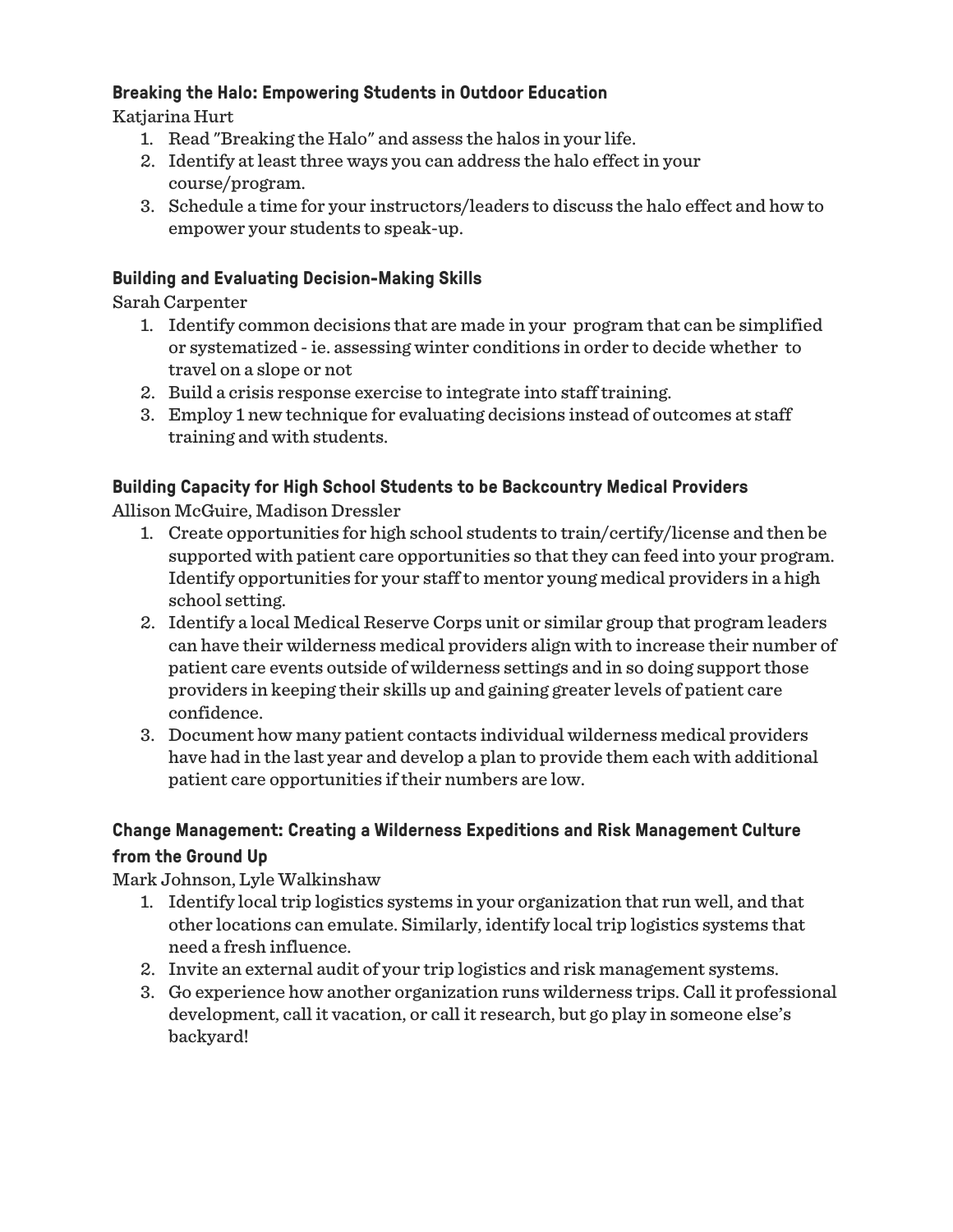# **Communicating in Crisis (formerly "Crisis Management: A Holistic Approach")**

Skip King

- 1. Gain an understanding of how to effectively communicate with those directly impacted by a serious event.
- 2. Gain an understanding of how to effectively communicate with stakeholders interested in a serious event - including staff, relevant government agencies, the press and the public.
- 3. Practice these steps in a collaborative session involving a series of tabletop simulations.

# **Compassionate Risk Taking for the Positive Future**

Misha Golfman

- 1. Develop appreciation for risk-taking approach to life and education.
- 2. Take new healthy risks in their personal and professional lives
- 3. Hold effective risk management briefings with administrators, parents and students

## **Connecting to Nature: Culturally Appropriate, Inclusive, Risk Management Field Practices to Promote Community and Individual Health and Healing**

Misty Blakesley, Marquel Musgrave, Reuben Chinana, Renae Lee, Tony Dixon, Colleen Fox, Melissa Harper, Christian Sommer

- 1. Identify traditional land custodians of land on which participants live and work
- 2. Find 3 ways to be more inclusive in your programs
- 3. Plan nature-based, culturally relevant programming/play for your program

# **Crisis Management: A Preplan in Action**

Drew Leemon, Katie Baum Mettenbrink

- 1. Build or utilize a simple template to develop a crisis management plan.
- 2. Identify key players in your organization who will be involved with crisis management and assign roles and responsibilities.
- 3. Run a crisis drill to determine current areas of strength and areas that need improvement in your organization's existing crisis response capabilities.

# **Crisis Management: Emotional Support for Participants, Staff, and Families**

Suellen Sack, Steve Neal

- 1. Plan a meeting with your emergency response team and identify staff who are willing and are able to engage with people who are experiencing a wide range of emotions. Assess and train staff through scenarios with those staff.
- 2. What are your organization's principles and norms during and following an incident for the student, staff, and family
- 3. Identify and connect with local resources to assist your organization with facilitating emotions after a traumatic incident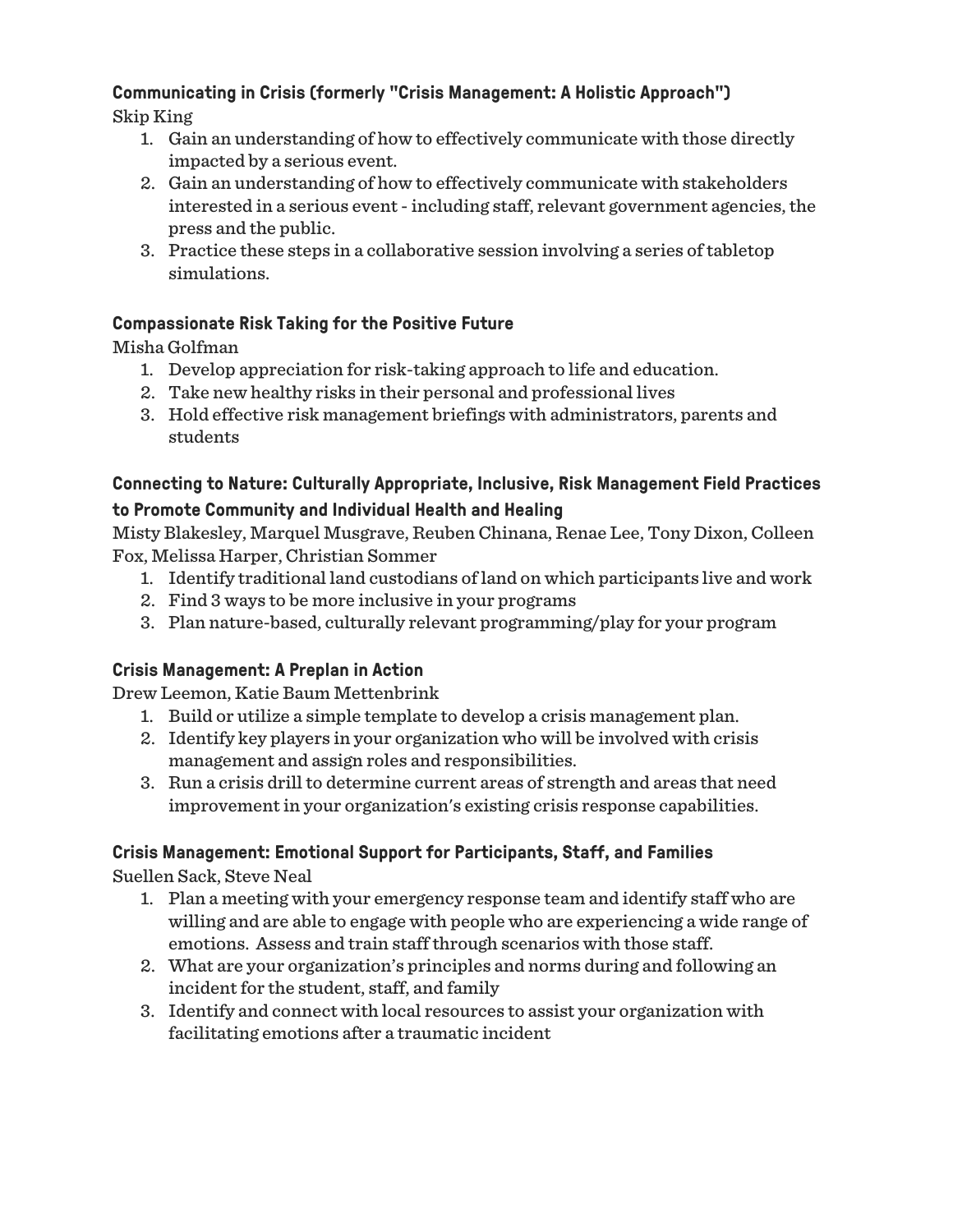## **Cultivating Outdoor Leadership Through Storytelling: An Introduction to Relational Public Narrative Practice**

Darren Gruetze, Laurel Ady

- 1. When you hear a staff member or participant spreading a narrative that undermines healthy group cohesion, communication, or inclusion, use the stories of separation and connection framework to intervene by identifying and reframing stories of separation.
- 2. Train staff members to use the storytelling and resonance practices to develop organizational culture and inspire staff toward ongoing commitment, mutual support, and distributed responsibility.
- 3. Incorporate participant story circles modeled on the relational public narrative framework into existing programming, as an ongoing practice for participants to deepen their bonds and their sense of connection to your organization's mission.

# **Dechı̨ta NezǫGots'udı́(Living on the Land in a Good Way): Supporting Indigenous**

**Resurgence Through Anti-Colonial Approaches to Risk Management Planning** Jess Dunkin, Walter Bezha

- 1. Educate yourself, look inward: On whose territory do you live and work? What do know about the history of this land and its Indigenous peoples, past and present? Do you and/or your organization honour or erase Indigenous histories, lifeways, land title, self-determination, resurgence?
- 2. Make connections, build relations, practice allyship: What are your obligations as an uninvited guest? What is important to the Indigenous nation on whose territory you are living/working? How can you support them, be an ally?
- 3. Think and work holistically: Broaden your understanding of the scope of safety as a concept to include culture, spirituality, mental and emotional health, ecological health/relationships, as well as physical wellbeing.

## **Emotional First Aid: Supporting Your Participants' Mental Health Needs**

Jamie Robinson, Gary Robinson, Laura Thompson

- 1. Teach direct staff warning signs to observe in their participants
- 2. Develop protocols regarding how to respond to depressed, anxious, eating disordered, cutting, suicidal or manic students
- 3. Conduct helpful and effective conversations with students in crisis

# **Engaging Student Leaders in Documenting Risk Management Policies and Incidents in a College Outing Club**

Rory Gawler

- 1. Document the roles of college staff and student leaders in developing a safety culture.
- 2. Implement free, online tools for tracking trips, including incidents and near misses.
- 3. Review the incident database and analyses with college outing club student leaders as an educational activity.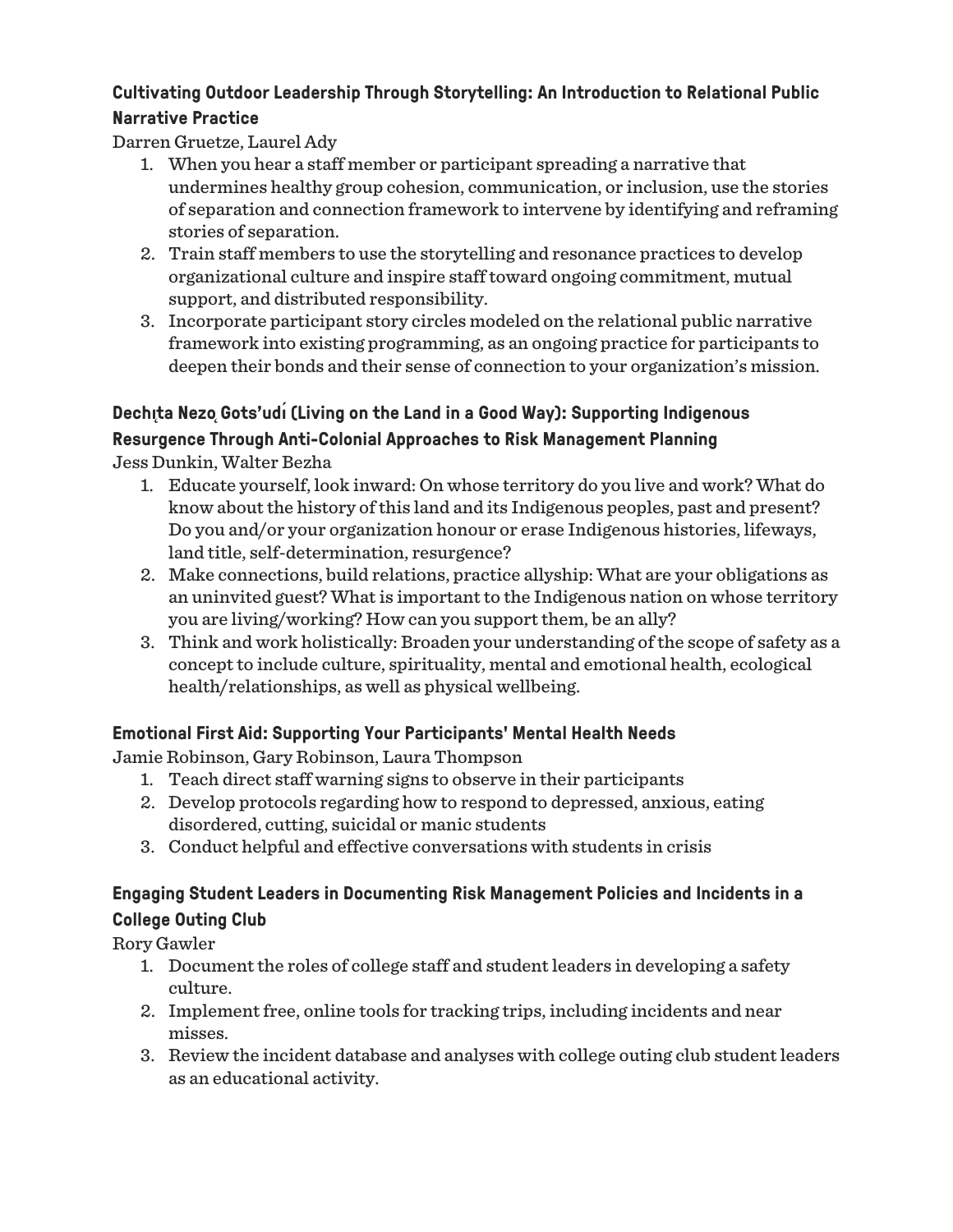## **Enterprise Risk Management: A Strategic Approach to Managing Risk**

Mark Vermeal, Mike Lucas

- 1. Lead your organization in an ERM exercise, including
	- building a Risk Register of your organization's risks
	- Heat Mapping your risks to prioritize the top risks
	- Identify mitigation strategies for the top risks
- 2. Schedule periodic check-ins to monitor progress towards risk mitigation
- 3. Schedule times to periodically assess the effectiveness of risk treatments (Mitigation and Transfer) to determine if the residual risk (the risk that remains after treatment) is in alignment with your organization's risk tolerance

## **Epi Laws: How to Find What You Need to Know**

Frances Mock

- 1. Look for the relevant statutes in the states where you operate.
- 2. Use the chart (provided in the workshop) to indicate the requirements for each issue.
- 3. Confer with an attorney about whether your interpretation of the statutes are accurate.

## **Exclusive Spaces: Managing Inherent Risks to Traveling as a Visibly Marginalized Group**

Colleen McHugh, Monique Dailey

- 1. Plan a meeting to examine how your organization defines and responds to inclusion incidents.
- 2. Design a resource/ training to strengthen staff ability to respond to microaggressions or discriminatory behavior.
- 3. Create a debrief resource that includes guidance for responding to inclusion incidents.

## **First Aid Protocols for Accidental Contact with Bear Spray**

Mike Jensen

- 1. Learn about the chemical properties of bear spray and their impact on humans.
- 2. Learn current best practices for first aid treatment for contact with bear spray
- 3. Provide your input into the suggested protocols and share your bear spray encounter stories.

#### **Gender Identity Inclusion Practices: Things We Are Learning at NOLS**

Shannon Rochelle

- 1. Consider your pre-course/pre-event practices and identify current and new practices that may reduce physical, social and emotional risk for your genderexpansive students/participants.
- 2. Consider your on-course practices and identify current and new practices that may reduce physical, social and emotional risk for your gender-expansive students/participants.
- 3. Examine the physical spaces your students/participants and instructors inhabit and consider low(ish) cost ways to make them more welcoming and inclusive to those of all genders.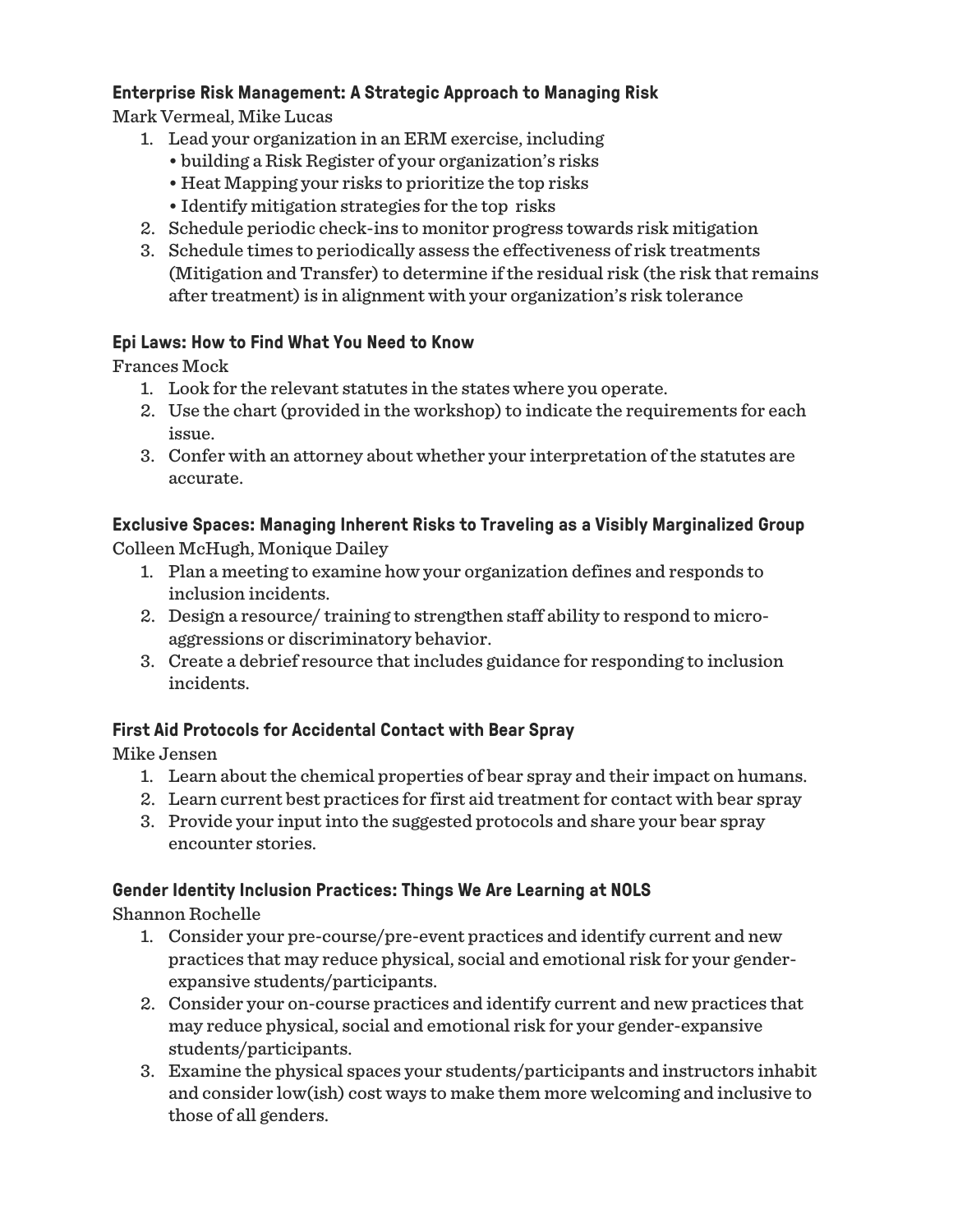#### **Have You Got It Covered? Insurance 101 with Exposure Scenarios that Could Lead to Organizational and Financial Loss**

Sam Daume, Steve Neal

- 1. Plan a meeting with your insurance broker, legal counsel and other professionals to review your organization's insurance program coverages with a goal of understanding what is, and what isn't actually covered.
- 2. Build a staff training module to ensure awareness of relevant coverage and specific steps to mitigate exposures.
- 3. Develop an annual process to ensure all members of your organization understand the importance of timely and accurate reporting of insurable incidents.

# **Have Your Cake and Eat It: Understanding the ADA to Protect Your Program and Increase Inclusivity**

Chad Olcott, Ben Tettlebaum

- 1. Draft or review Essential Eligibility Criteria (EEC) for your program(s).
- 2. Review your public-facing presence (website, marketing materials, etc.) to ensure that what you are putting out to prospective participants includes and/or aligns with your EEC and conveys that you do not discriminate based on disabilities.
- 3. Design and integrate into your staff training how to communicate appropriately with prospective participants regarding disability accommodation requests.

## **Holding Adult Volunteers Accountable: Walking the Staff/Volunteer Line**

Brian Anderson

- 1. Consider how you might have Leader/volunteer accountability in your organization.
- 2. Train volunteer leaders to make decisions in the field.
- 3. Consider how Sierra Club is set it up with giving control to leaders and how changes might be made in your organization.

# **How to Hijack Heads and Hearts: Creating Culture, Psychological Safety, and Fast-Tracking Your Way to a High Performing Team**

Amberleigh Hammond

- 1. Identify the signs and behaviors of a positive organizational culture.
- 2. Understand psychological safety and ways to create it to gain greater program outcomes.
- 3. Identify some ways to create faster, deeper connections between your participants and staff.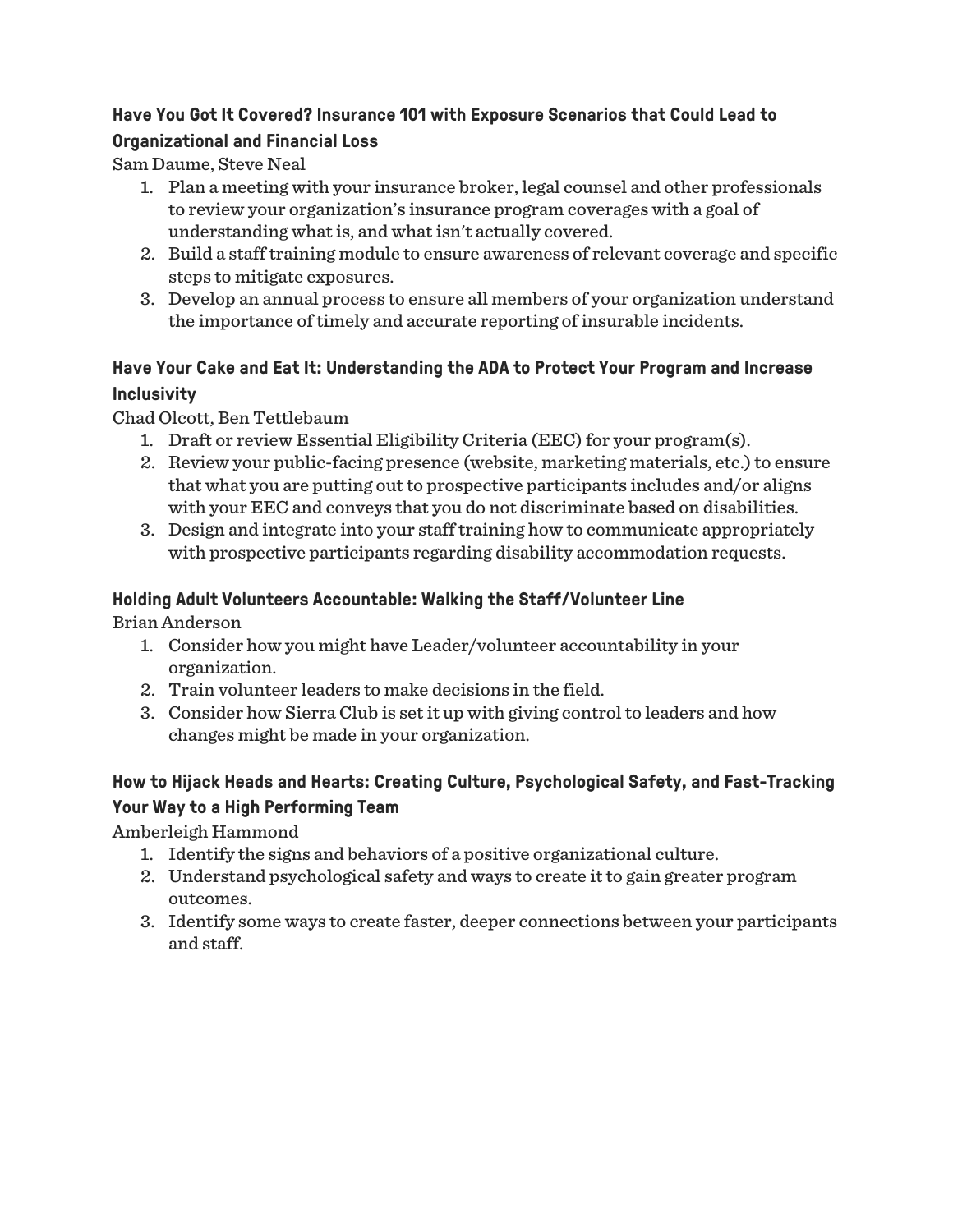### **I Did Not Grow Up Like You AND I Still Belong Here**

Mel Mac Innis

- 1. Each of us must do internal work. Leave the workshop with a list of resources to help individuals get to know their personal, positional, organizational and community power to make change.
- 2. Each of us can work with our organizations. Leave the workshop with resources to start a group in your organization to address toxic male, heterosexual, able bodied masculinity.
- 3. Each of us can work "on trail". Leave the workshop with ideas to work across organizations/groups to address toxic male, heterosexual, able bodied masculinity.

## **In the (Data) Field: Information Management as Risk Management**

Sara Martin

- 1. Complete two maps of information cycles for your organization and identify connections between these cycles. (One such map will be started in the session.)
- 2. Inventory the tools (forms, software, etc.) your organization uses to manage the information in your mapped cycles and identify ways your tools are facilitating or inhibiting the flow of information.
- 3. Learn a new functionality for one of your information management tools (e.g. Power Query in Excel, dual-reporting in a database, layout changes to forms to improve usability, etc.) integrate that functionality into your system, and introduce the functionality to other staff at your organization.

## **Innovations in Wilderness Medicine**

Seth Collings Hawkins

- 1. Review trauma management protocols to ensure evidence-based medicine is being applied to spinal cord protection.
- 2. Review trauma management protocols to ensure evidence-based medicine is being applied to hemorrhagic injuries.
- 3. Integrate psychological first aid principles into injury/crisis management.

#### **Lawsuits, Legal Issues, and Lessons for the Outdoor Industry**

Wilma Gray, Catherine Hansen-Stamp

- 1. Learn issues central to lawsuits filed against wilderness recreation programs.
- 2. Program leaders/owners can use the information to prepare risk management plans and documents.
- 3. Take away lessons learned specific to wilderness recreation programs.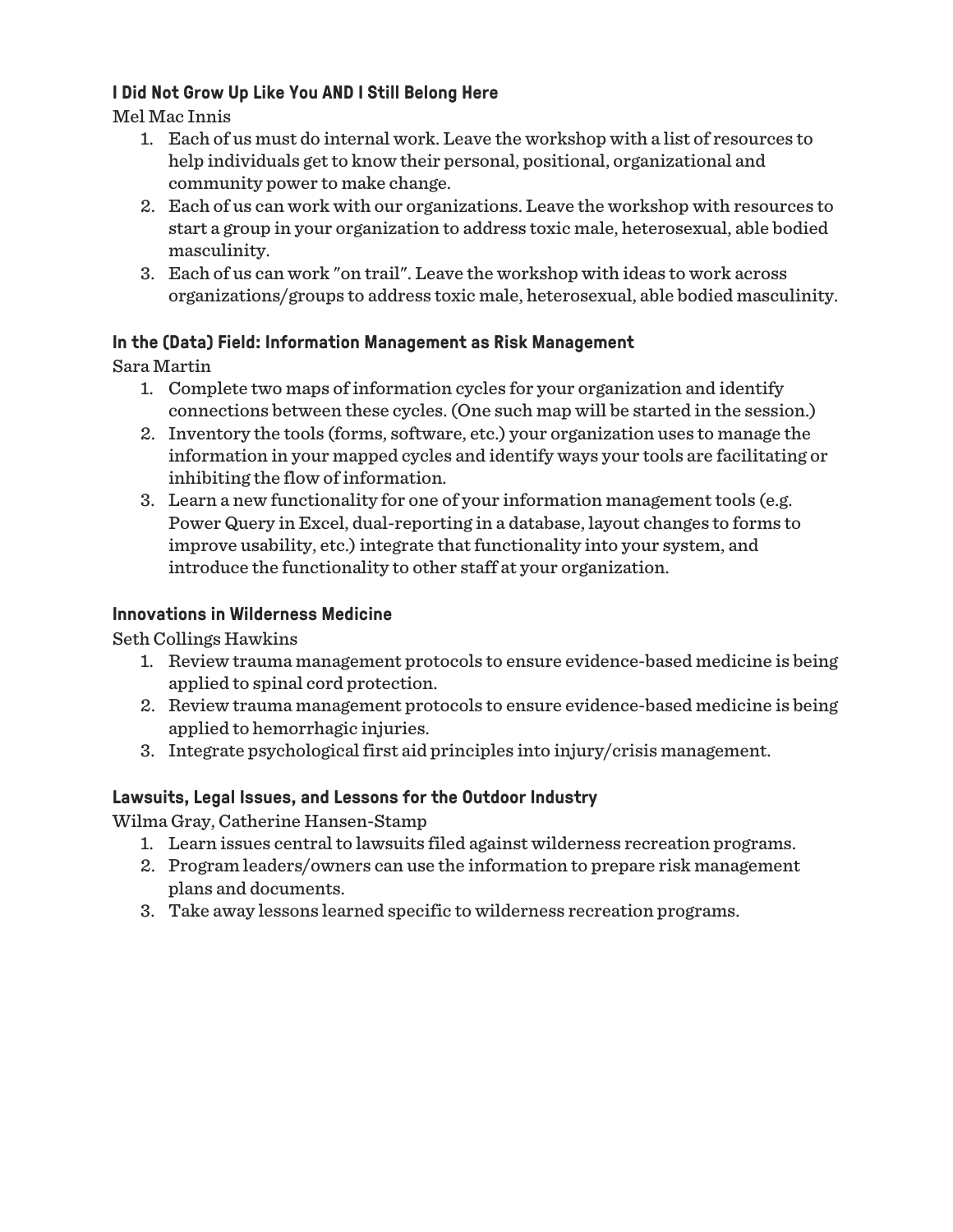### **Leveraging Technology for Managing Risk**

David Gregory

- 1. Review your current systems for reporting incidents and retaining information. What backups are in place? How secure is your information?
- 2. Run a legal discovery exercise in your organisation. How well can you source and respond to an investigation and questions about an incident 6 months ago, or 7 years ago? Play out the scenario with your team.
- 3. Run a workshop on how you assess new technologies or methods in your organisation to help manage risk.

## **Managing Risk Through Participant Engagement**

Kate Farthing

- 1. Count how many touch points your organization has with a student from the time they enroll up to the time they join you on program. See how many of those touch points give your HQ team the chance to align expectations with the student and go over any major risks of the program. Is there room for improvement?
- 2. Identify what technologies you are currently using to engage your students and families post-program; identify at least one new technology you could employ.
- 3. Review how your company continues to mitigate risks after your program.

## **Medical History Form Trends: The Pros, Cons, and Potential Consequences**

Nadia Kimmel, Paul Nicolazzo, Leah Corrigan

- 1. Review the type, format, and consequences of their current trip medical history forms with their medical and risk management team.
- 2. Initiate medical form and policy changes based on the results.
- 3. Help administrators design policies and guidelines and provide resources that will support independent decision making for field staff in the event of a medical emergency.

## **Mental and Behavioral Health Crisis Management in the Wilderness**

Coulter Stone, Mariah Loftin, Norman Elizondo

- 1. Review your ability and your staff's ability to manage mental and behavioral health crisis. Identify accepted tolerances for you program.
- 2. Train your own field staff in the basics of mental and behavioral health crisis management.
- 3. Know where to go to get additional training for you and your staff in mental and behavioral health crisis.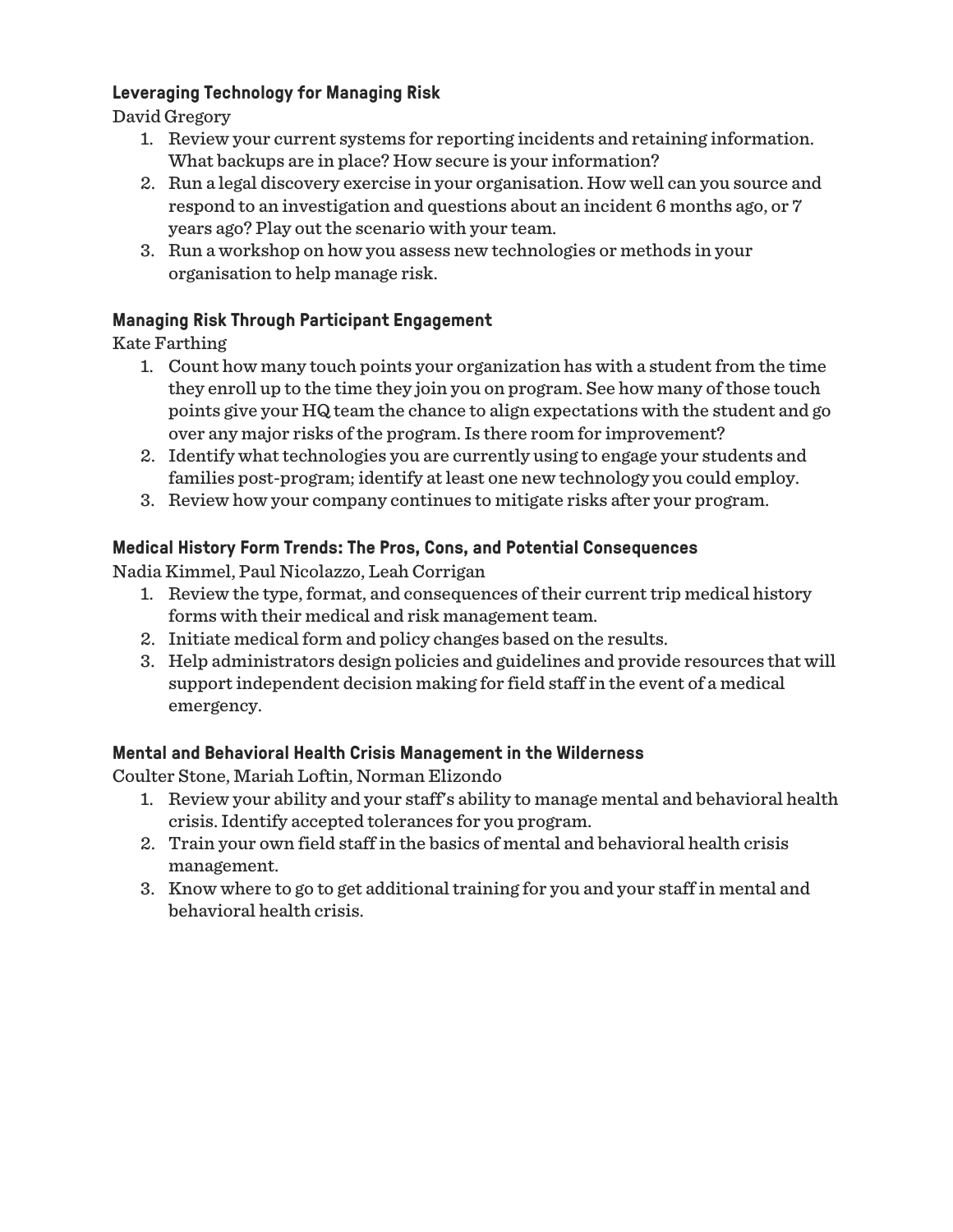### **Near Miss and Expedition Trauma Response: The How of It**

Laura McGladrey, Brendan Madden

- 1. Introduce the Stress Continuum Model as a stress management tool for your staff. Are you mostly in the green, yellow, orange, or red zone?
- 2. Rate your organization on the Stress Continuum Model. Is your organization mainly in the green, yellow, orange, or red zone? What is one achievable change at your organization that will bring it closer to the green?
- 3. Research and select a stress-injury support system, such as an EAP, for your organization

## **NOLS Risk Management Training for Administrators**

Dave Yacubian, Kate Koons, Emily Ledingham

- 1. Take two exercises from the training and use them in in an administrative staff training in the next six months.
- 2. Ask your insurance carrier if they have tools that you can use for driving training.
- 3. Clarify emergency response roles and procedures, in writing, with your contractors.

## **Psychological First Aid: Staff Training and Organizational Resources**

Laura McGladrey

- 1. Participants will plan a course outline for teaching and implementing psychological first aid that fits their program's staff training module.
- 2. Participants will teach establishing safety and decreasing arousal as primary goals of field guides who are first responders to overwhelming stress (trauma).
- 3. Participants will develop mechanism to evaluate the effectiveness of their first year of program training in psychological first aid.

#### **Reflections and Updates on a Sexual Misconduct Systems Review**

Emily Ledingham, Liz Tuohy

- 1. Identify a range of behaviours that constitute sexual misconduct.
- 2. Identify barriers, and potential approaches, to a fostering a working and learning environment free from the distraction and harm of sexual misconduct.
- 3. Connect concepts of power and inequity to sexual misconduct.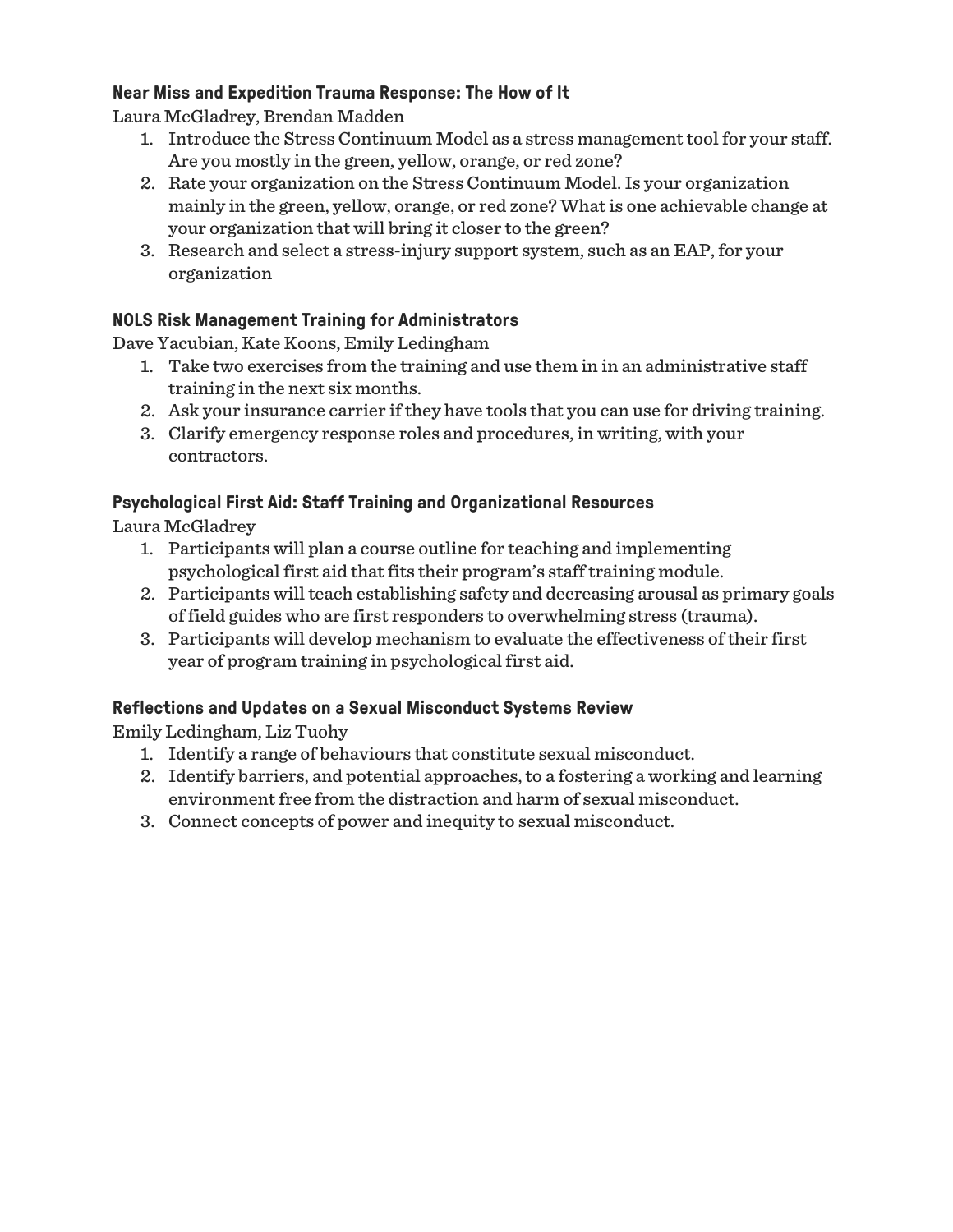# **Responding to Sexual Assault Claims from a Proactive and Reactive Perspective**

Dave Dennis, Doug Stevens

- 1. Identify and implement a formal process for investigating sexually-related incidents including protecting and supporting the victim, removal of staff member from current group (isolating the situation) conducting interviews, gathering witness statements, complying with mandatory reporting laws, and mitigating business liability.
- 2. Reinforce importance for developing preventative measures including background checks for staff (at time of hire and annually thereafter), peer-reporting guidelines, establishment of external whistleblower support services, limiting internal gossip, media response strategies, and mitigating potential retaliation activity by either the victim or attacker.
- 3. Reinforce the importance of reviewing insurance policies paying special attention to exclusions. Talk with broker and discuss specific scenarios to ensure policies are covering real-life and potential risks.

#### **Risk Management Approach and Tools: A New Stage of Development and Integration**

David Mepham

- 1. Revise the risk-management tools that are used in my organization to determine if new functionalities would result in more effective information-processing practices that encompass more data.
- 2. In the approach put forward by my organization, identify gaps where important information is lost or where there is no adequate follow-up.
- 3. If I am an administrator, carry out a brief enquiry to determine if my organization has sufficiently effective tools to conduct risk-management tasks diligently. If I am a practitioner, ask myself how effective the tools made available to me really are and inform my supervisors of my needs in this regard.

#### **Risk Management Lessons from Baja Road Signs**

Eric Boggs

- 1. Develop a list of 5 key tenants of risk management that you teach.
- 2. Think critically about how they are taught and opportunities for creativity.
- 3. Develop 3-5 metaphors that explain complex content in "sticky" ways.

## **Risk Management: The Traumatic Aftermath**

Will Marling

- 1. To identify emotional needs after a critical incident, risk managers should diagram the emotional impact to determine priorities.
- 2. To equip team leaders with skills to support those harmed and traumatized, risk managers should introduce crisis intervention checklists to team leaders during training.
- 3. To promote physical and emotional health, risk managers should follow a self-care checklist with every managed incident.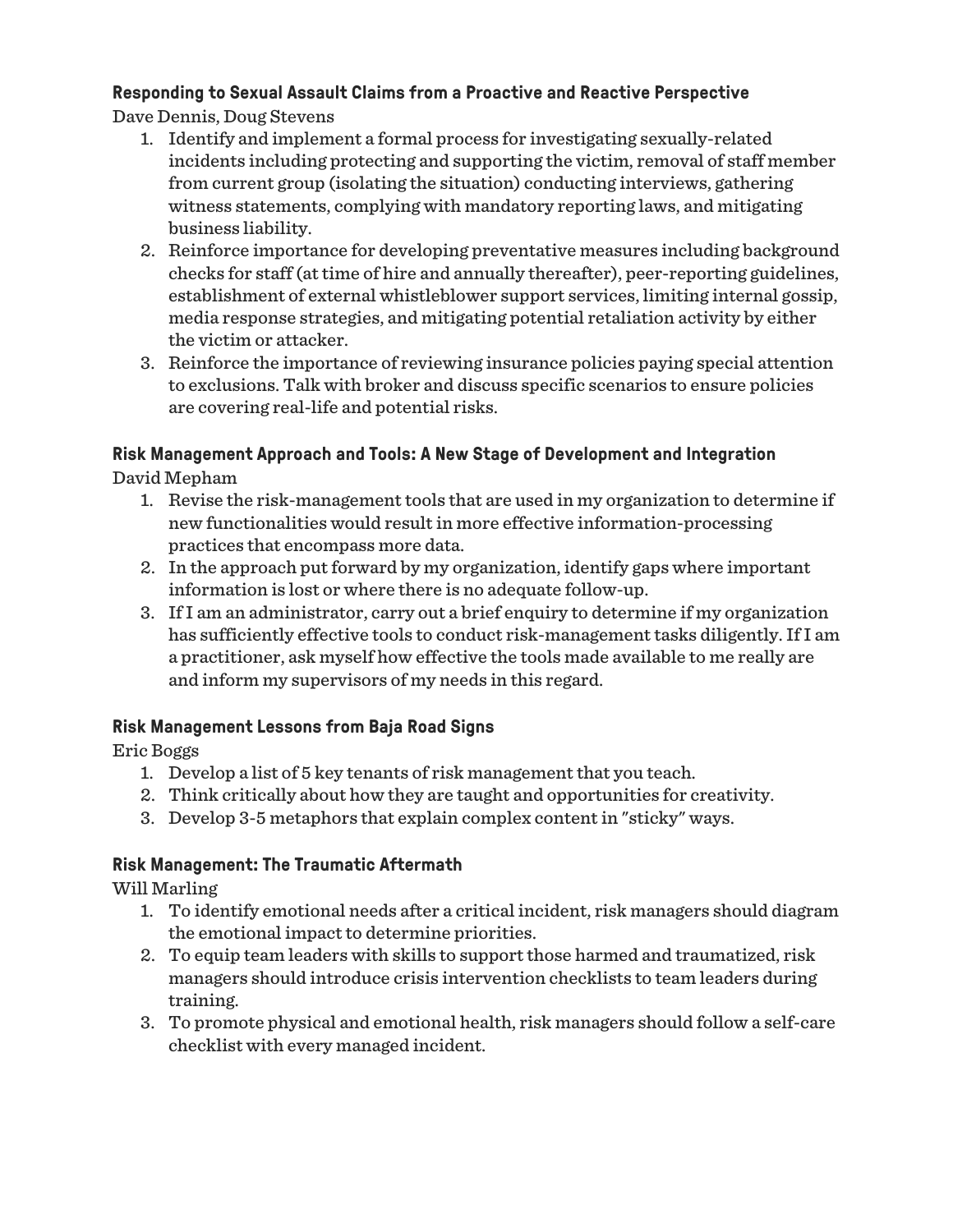# **Risky Business: Safety Reviews and How to Take Your Program to the Next Level**

Cathy Fornaris

- 1. Look critically at your organizational practices and how to challenge the current stats quo in your operations.
- 2. Identify next steps to prepare for an effective internal review.
- 3. Apply tips and tools to move your program to the next level in terms of safety practices.

## **Safety Differently! Key Concepts from Safety Experts in Other Industries**

Steve Smith

- 1. Identify 5 ways to share Safety Differently resources (articles, books, podcasts, etc) with your leadership team.
- 2. Identify 5 ways to apply the concepts of Safety Differently to your own program's policies, procedures, and training curriculum.
- 3. Identify 5 ways to apply Safety Differently to your organization's risk management tracking / metrics and incident reporting methodology.

## **Standardizing Training: The Effect It Has and How to Do It**

Amber Barnett, Julia Makowski

- 1. Help Identify real gaps in instructors/volunteers/etc training hence closing the gap of risky practices
- 2. Allow for the program side to make strategic decisions using the assessment process as a guide
- 3. Standardizing training helps to ensure that all staff are training to highest standard based on best risk management practices eg: what is the industry doing?

## **Steering the Ship: Risk Management Training for Executive Directors, Board Members, and Leadership Teams**

Steve Smith, Josh Cole

- 1. Plan a meeting with senior staff to assess organizational structure, roles and culture pertaining to risk management;
- 2. Evaluate how you receive and respond to incident data, not just critical incidents;
- 3. Identify three ways for the ED to role model and inspire a culture of risk management

## **Stress, Trauma, and Mental Health in the Workplace: A Program to Build Organizational Resilience**

Mike Pigg, Victoria Kerr, Laura McGladrey

- 1. Identify your own organizational needs and understand the considerations and steps in implementing a support system to address stress injury formation in staff and students
- 2. Identify several resources your organization can add to more effectively support students struggling with mental health issues on course.
- 3. Develop a list of external professional support resources that you should have on speed dial.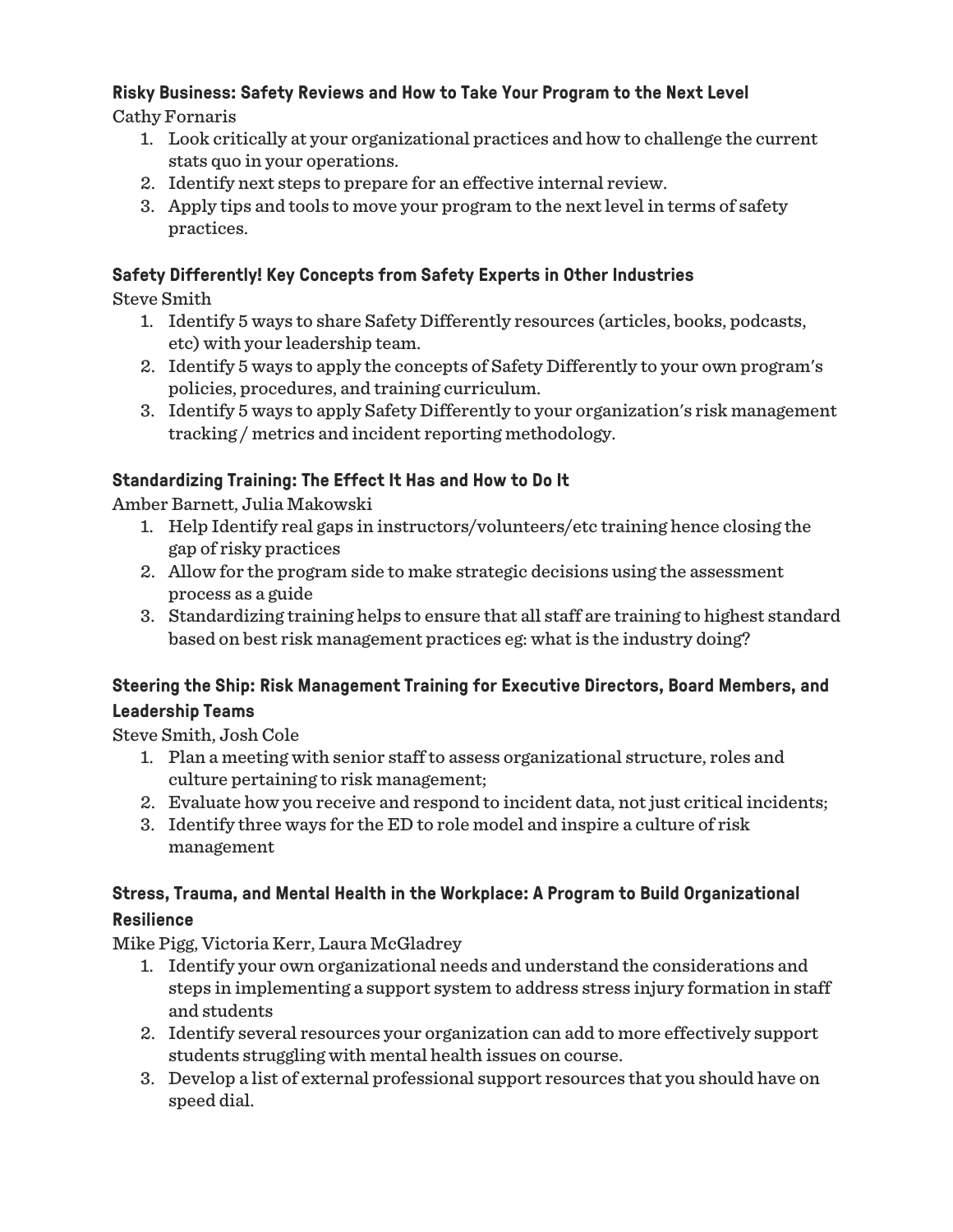#### **Sun Safety in Outdoor Programs**

Anna Johnson

- 1. Examine pre-trip communications for opportunities to begin sun safety education.
- 2. Identify what factors are most likely to positively or negatively influence sun safety education and implementation in your program.
- 3. Develop a sun safety plan in your program that utilizes the best resources for your needs (which may include sunscreen, but is not limited to it).

#### **The Body Doesn't Lie: Managing Risk Through Somatic-Based Learning**

Tracy Rekart

- 1. Learn a process to regain access to a prefrontal cortex/executive function/thinking mind in high risk situations.
- 2. Understand how brain and body evolution/development informs risk.
- 3. Practice ability to maintain choice in complex situations.

#### **The Waffle House Index: Learnings from a Diner in Hurricane Country**

Todd Duncan

- 1. Outline the working model of a highly functioning emergency response system, to apply to your own program.
- 2. Identify 3 new elements of approaching and planning for crisis response that you are currently not doing.
- 3. Identify other external organizations that can shed new light on your emergency response initiatives.

#### **Top Ten: Observations from a Recreation Defense Trial Lawyer**

Tracey Knutson

- 1. Entities should have greater awareness of where their practices intersect with new and increasing liabilities.
- 2. Entities will have a heightened awareness of what the latest greatest claims are being made by plaintiffs and their counsel and how to avoid those traps.
- 3. Entities will be able to take these issues back and examine their existing policies and procedures for areas that can and should be updated or revisited.

#### **Training Your Staff to Be Risk Managers**

Liz Tuohy

- 1. After you or your staff prioritizes one risk management area that needs better preparation, design an impactful training exercise to meet that goal. At the same time, cut lower priority topics from your training.
- 2. Identify and address one thing in your organizational risk management culture that is preventing your staff from becoming better risk managers.
- 3. Align the risk management language in your organization's field staff interview questions, position descriptions, and evaluations.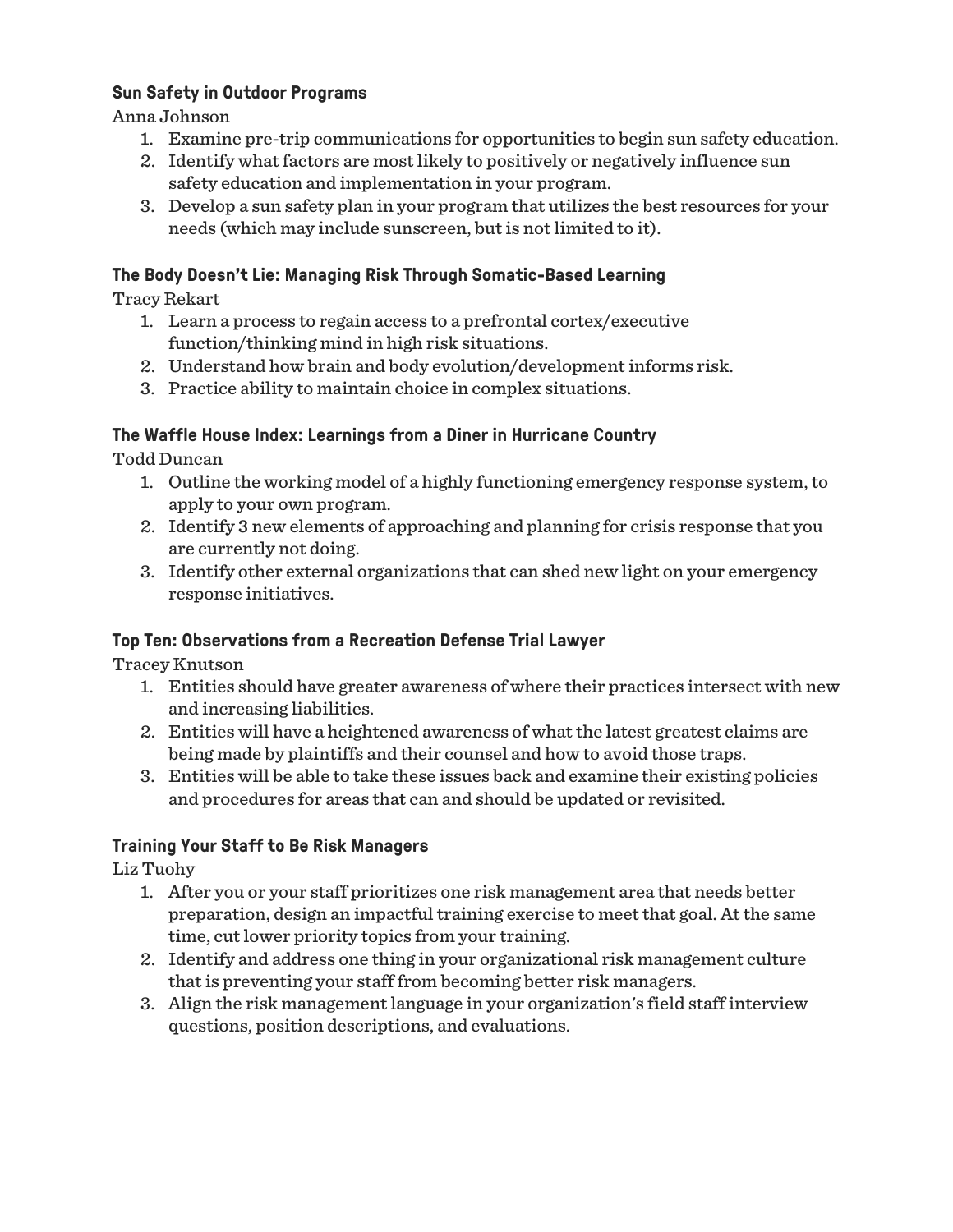## **Updates and Overview: Navigating Health, Safety, and Security Abroad**

Bill Frederick

- 1. Identify specific steps to improve particular areas of your international risk management strategies.
- 2. Formulate criteria for determining your institutions risk tolerance.
- 3. Identify ways to incorporate risk management into your curriculum to better achieve your program's pedagogical aims.

## **Walking Towards the Storm: Lessons from a Crisis**

Jonathan Igoe, Tom Costley, Emily Ferrell

- 1. Assign roles and responsibilities to specific people at your organization and inform them of their crisis responsibilities. These include media, family relations, crisis response, and ongoing operations.
- 2. Generate a list of the people you must contact in a crisis: attorneys, public relations professionals, insurance agents (both liability carrier and travel insurance provider), board members, trustees, etc. Include office and cell phone numbers (where possible), and email addresses. Have immediate access to up-todate login credentials for your website and social media accounts.
- 3. Plan the structure of your office space in a crisis so that you have adequate private space for conversations with the media, dedicated space for crisis response and, separately, space for ongoing operations.

## **We are Failing Our Leaders: A Discussion and Dialogue on How We Can Better Serve Our Field Staff**

Kai Johnson

Uncommitted or "half-in" leaders are a risk to safety and program quality. To address this:

- 1. Gather data to identify and rate leader satisfaction, turnover, and burnout
- 2. Discuss this data with your leadership team
- 3. Develop policies internally to solve or improve these issues OR seek external help / resources to address these issues

# **Welcome to the Jungle: Navigating the Interface Between Social and Conventional Media in a Crisis**

Skip King

- 1. Understand how social and conventional media intersect, and how they differ, when the news is bad.
- 2. Understand how to pre-plan for management of both major communications channels so that you're ready for an incident
- 3. Understand how to speak with each, so that your story is told accurately and fairly.